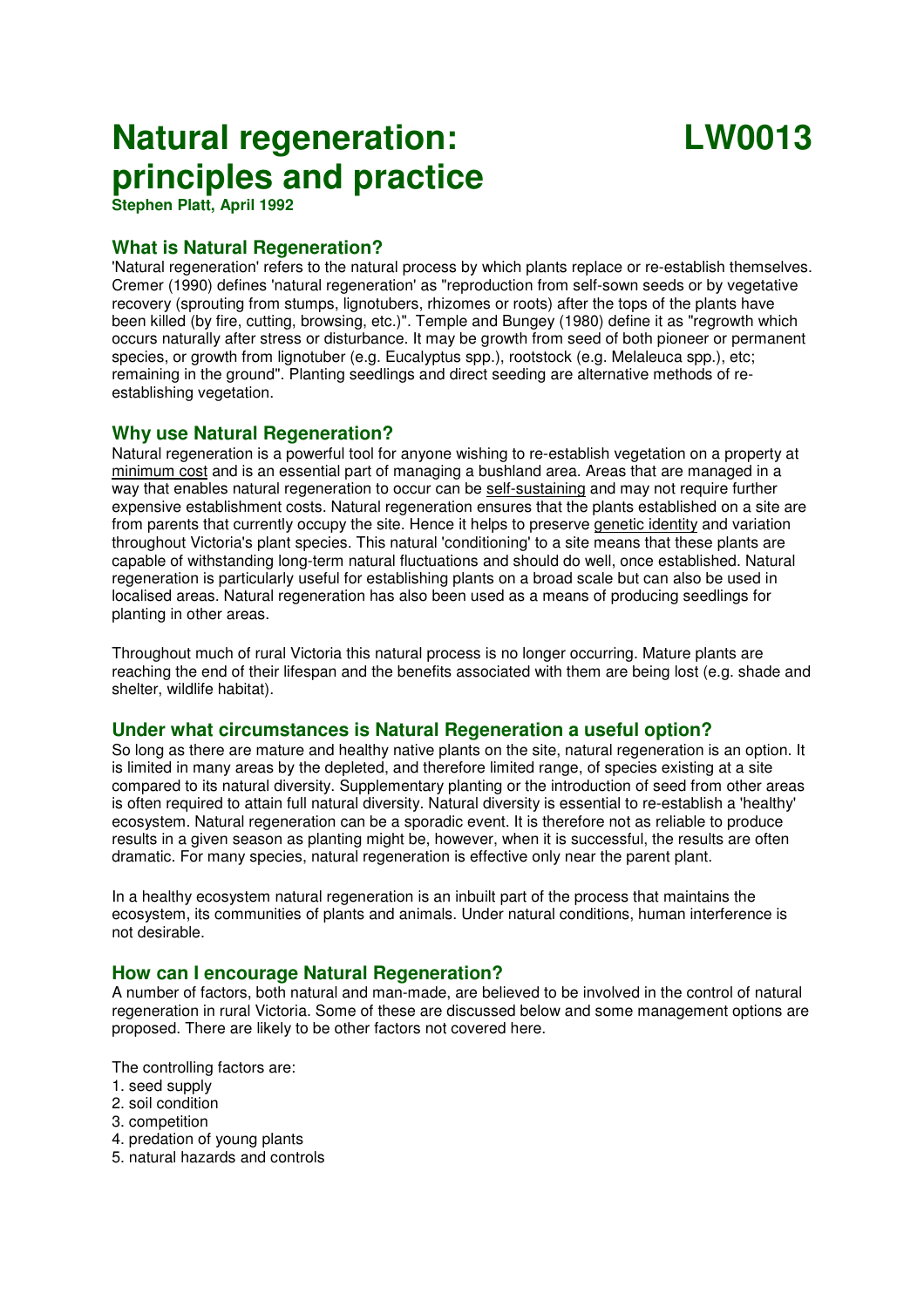# **1. Seed supply**

Problem: No seed, or seed of poor viability. This may be due to the absence of fertile plants with viable seed; seed harvesting by ants & predation by other insects, birds and mammals; lack of fire; lack of pollinators or seasonal variations.

# **Absence of fertile plants with viable seed**

# Background:

The lack of suitable plants from which seed/spores (etc.) can be generated may preclude natural regeneration. This may occur because the plants that are present are too old or stressed, because some species are no longer present at the site, due to bad seasons, or because both sexes are no longer present in plants with separate males and females (e.g. She-oaks Casuarina).

# Management options:

In some instances seed may not be available at the site immediately but may be carried in from nearby sources by water, wind or wildlife. In this case, simply waiting can produce results. Direct seeding or planting may be the only option in areas cleared of native vegetation. It should be noted that native plants do not produce seed in equal quantities each year. Heavy seed fall in some eucalypts is infrequent. Monitoring of seed fall may be necessary using a suitable seed trap. Seek advice from Land for Wildlife on a suitable design and germination testing. It may be necessary to wait for a better season, plant individuals of the other sex (in plants with separate males and females), or pollinate existing females from elsewhere.

# **Seed harvesting by ants and predation by other insects, birds and mammals**  Background:

Ants can be very effective harvesters of seed and may take 100% of the year's crop of seed for food and nest-building. This may prevent germination. Other arthropods also feed on seeds. In contrast, many insects, including ants, (& birds and mammals) also play a beneficial role in seed dispersal and germination. For example Berg (1975) found that 1500 species of Australian plants are regularly dispersed by ants because of ant-attracting structures (elaiosomes) on their seeds or fruits.

# Management options:

Light raking of the soil during seed fall may hide sufficient seed from ants that consume seeds. Insect numbers vary seasonally and in most cases no action is required to prevent opportunistic predation of seeds by other species.

# **Lack of fire**

# Background:

Many native plants shed seed following fire, usually from woody capsules that are designed to protect the seed from the intense heat of the fire, then open immediately following its passage. Other species, such as some Acacias, produce seeds with thick seed coats that must be cracked by the heat of a fire before germination can occur. Controlled burning of such vegetation, to stimulate seed release or germination, may be a pre-requisite to achieve natural regeneration.

Most Australian vegetation is adapted to withstand fires of a certain frequency and intensity. Frequencies vary from 2-5 yrs for grassland habitats, to 60-90 yrs for wetter forest types, and may be as infrequent as every 200 years. Rainforest species are usually not tolerant of fire. Fire plays a major role in the ecosystem, affecting what plants will be present at a site, in what densities and at what time in the life of that vegetation community. Expert advice should be sought for your vegetation type, and safety, from the Department of Sustainability and Environment (DSE) and Country Fire Authority (CFA).

# Management options:

Use fire to promote seed release in woody-fruited species (e.g. Banksia, Hakea) and for seed germination (e.g. some Acacia spp.). Fire can also be used to reduce pest insect populations. Timing should be as close to natural occurrence as is permissible under fire restrictions.

# **Lack of pollinators**

**Background**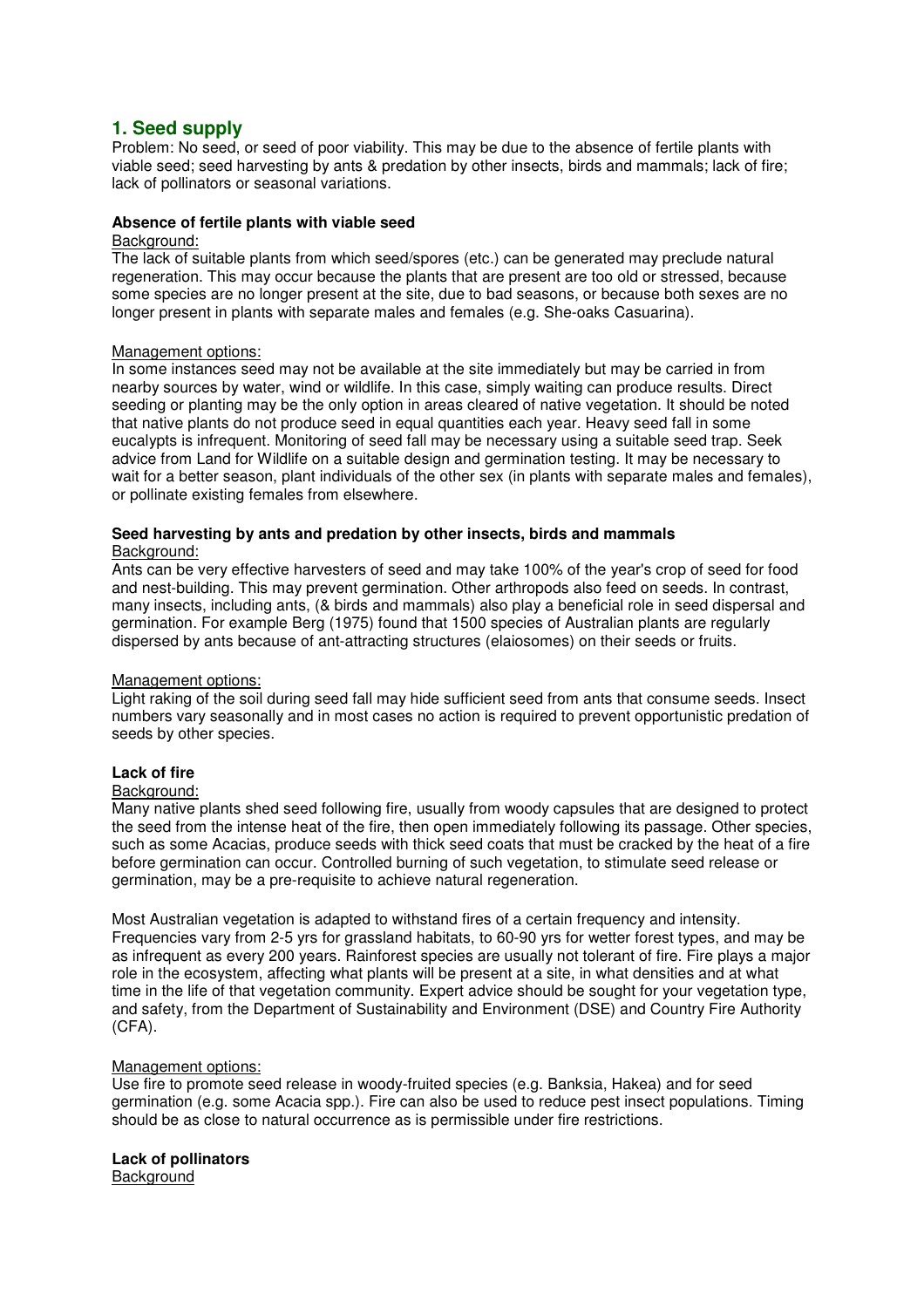In severely disturbed or isolated areas, there may be a lack of natural pollinators (birds, bees, moths, butterflies, etc). Thus, no seed may be set or, due to a lack of outcrossing (pollen transfer between plants rather than between flowers of the same plant), any seed that is set may be of poor viability.

# Management options:

Supplementary planting of local natives to improve natural diversity and support natural pollinators, by providing habitat for them, may assist. Connecting remnants to other remnants with corridor plantings may encourage re-establishment of pollinators. Use of honeybees (Apis mellifera) as pollinators is not recommended. Note that honeybees may adversely affect wildlife by occupying hollows used by wildlife, by denying large quantities of nectar to wildlife, by increasing in-crossing (pollination by a plant of its own flowers) of native plants and may also have adverse effects on native bees.

#### **Seasonal variations**

Seed supply, dispersal and viability will vary seasonally due to a range of climatic and biological factors. These factors should be considered as 'natural events' and should be planned for rather than reacted too.

# **2. Soil condition**

Problem: Seed germination and establishment will be impaired by 'unhealthy' soil conditions. Such conditions might include: no suitable site for germination as a result of soil compaction, loss of topsoil, an unstable site, lack of mychorrhizal fungi (fungi which associate with plant roots and assist with nutrient uptake), lack of an 'ash bed' (nutrient pool created by fire), loss of the cryptogamic (lichen & moss) mat or changes to soil chemistry.

# **Soil structure**

#### Soil compaction

The heavy hooves of stock, including cattle, sheep, horses and goats, can compact soil and destroy soil structure. This diminishes the air spaces in the soil and reduces its capacity to absorb and retain water, leading to greater runoff, and has detrimental effects on biological activity in the soil. These changes may prevent or restrict germination by excluding penetration by seedling roots, increasing the chance of desiccation (drying out), killing helpful soil micro-organisms which associate with plants and decay organic matter, and by causing other effects.

#### Loss of topsoil

Topsoil contains most of the organic material from which plants obtain their nutrients. Where it has been removed, such as by erosion, seedlings may be unable to establish due to a lack of nutrients.

#### Unstable site

Soil provides anchorage for plant roots. If there is movement of soil, plants may fail to remain stable and may fall over, have their roots damaged and opened to infection or suffer other ailments.

#### Cryptogamic mat

The 'cryptogamic mat' provides a sheltered, moist environment at the soil surface. Its presence in some vegetation types (e.g. grasslands) may play an important role in assisting seedling establishment.

# Soil structure - management options:

Exclude stock by fencing or reduce stocking rate. If necessary, lightly scarify compact soils at time of seed fall. Follow up weed control with a knockdown (not residual) herbicide (e.g. glyphosate) may be required. In severely degraded soils, where no topsoil remains, addition of weed-free, pathogen-free topsoil may be necessary.

Alternatively, use native pioneer species such as Cassinia which can, over time, re-condition the soil. Sterile hybrid grasses (e.g. ryecorn) have been used as 'cover-crops' to arrest erosion. Addition of a small soil sample from healthy vegetation of the same type can reintroduce lost soil microorganisms. Care must be taken that the soil sample is from healthy vegetation and is free of weed seeds and potential pathogens. Mulching will aid water retention, slowly add to the organic content of the soil and reduce weed competition but if applied too heavily will prevent germination. Where erosion is severe,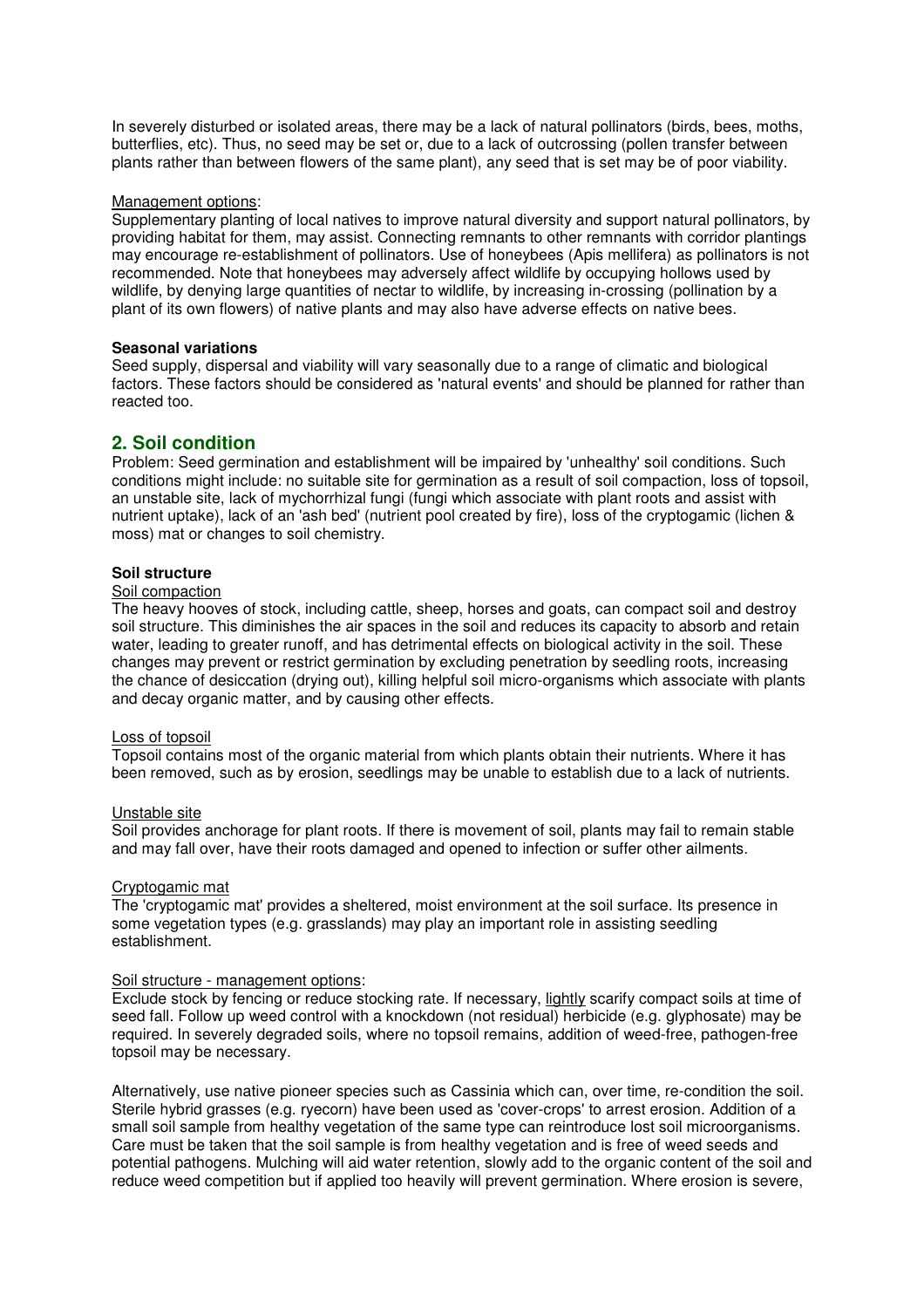other erosion control practices should be employed. Advice should be sought from Land for Wildlife.

### **Soil chemistry**

# Application of chemicals

Many of Victoria's soils contain naturally low levels of elements that are important to plant growth, such as phosphorous and nitrogen. Much of our native vegetation is adapted to these low levels of soil nutrients and has developed efficient strategies for recycling nutrients. Application of superphosphate ('super'), weedicides and pesticides has changed the chemistry and biology of the soil (worms and 'super' don't mix). 'Super' favours the rapid growth strategy of introduced pasture annuals over native species. The resulting competition from weeds may effectively exclude native plants.

### Lack of an 'ash bed'

Some native plants have specific soil-bed requirements for germination. For example, some species need a fire to release nutrients for use during establishment.

# **Soil chemistry**

Management options:

Do not apply fertiliser to areas that are to be regenerated or managed to retain native vegetation. Other chemicals should be used with care and in minimal quantities to achieve a management aim.

Fire may be used to promote conditions for germination (e.g. ash bed for germination) in appropriate vegetation communities. Expert advice should be sought.

# **3. Competition**

Problem: Competition from the same or other plant species may prevent successful seedling recruitment. This may be due to weeds, parent plant allelopathy (chemical inhibition) or fungal attack.

#### **Competition from weeds**

#### Background:

Weeds can be very efficient at occupying space, using available nutrients and consuming water. In this way they may outcompete native species in the 'race' to grow. Weeds can be expected to be a major problem in areas that have been previously fertilized and that have been subject to seedfall from weedy species (either native 'environmental weeds' or introduced).

#### Management options:

There are several options available. The technique employed will depend on your situation (natural bush versus pasture), time constraints and area being managed.

Briefly, the options are: hand weeding using an appropriate technique such as the Bradley Method; mulching, although this can prevent regeneration if applied too heavily; chemical methods (application of weedicides can be very effective although note concerns above re: soil chemistry); use of fire as a means of selecting out fire-sensitive species (e.g. Sweet Pittosporum Pittosporum undulatum) or to remove above-ground vegetation for a short period. Fire may be particularly useful where it is necessary to retain the binding capability of plant roots in areas subject to erosion. Removal of the top few centimetres of soil (scalping) can be used to remove unwanted seeds and can be a useful technique if done at the time of seedfall of the species to be regenerated. Positive weed control strategies in areas abutting 'improved' pasture are usually required. For example, a buffer (e.g. screen of tall plants, weeded area) may be needed to prevent Phalaris spreading from paddocks into fenced natural areas. Specific advice should be sought from Land for Wildlife.

# **Parent plant allelopathy**

# **Background**

Many species of plants (e.g. Eucalyptus, Allocasuarina) produce chemicals that inhibit germination of their own seedlings beneath them. This prevents competition from the seedling with the parent plant. Typically, the zone of inhibition extends to the width of the crown of the plant.

#### Management options:

Landholders need to be aware of this effect. The area managed for regeneration should not be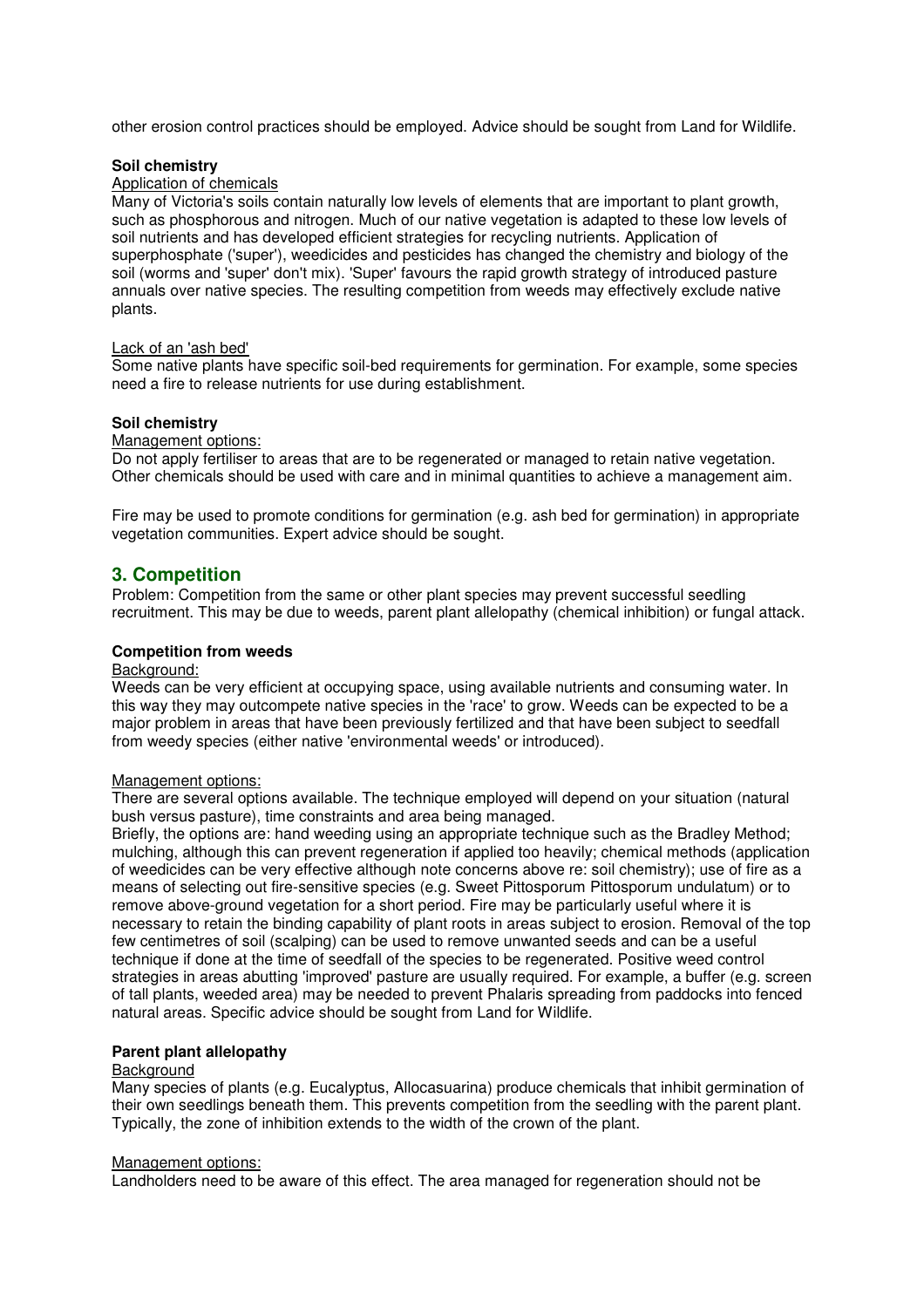restricted to the base of the parent plant. If only a small area can be fenced, it should be offset downwind.

# **Fungal attack**

# **Background**

Soil fungi, whilst vitally important to plant growth (c.f. mychorrizae), can also be pathogens of young seedlings. Attack by fungi can be a problem for seedlings.

#### Management options:

Sterilization of the soil is neither practical nor desirable. Fungal problems are likely to be seasonal, so repeated attempts may be necessary. Revegetation of areas with contaminated soil containing Phytophthora or other soil pathogens must be avoided.

#### **Other seedlings**

# **Background**

Where there is a range of plants all germinating together (same or different species) there will be competition between individuals for the available resources. Some plants (of a species), or other species, may do better than others. This should not necessarily be seen as a problem unless the successful competitors are weeds (see above). Some seedlings may die whilst stronger and more successful ones survive.

#### Management options:

If the aim of management is to increase diversity, you may wish to selectively remove competition against 'rare' species by selectively weeding around them using a suitable technique (e.g. handweeding).

# **4. Predation of young plants**

Problem: Seedlings may be destroyed by predators such as insects and other invertebrates; stock; rabbits and hares; or wildlife. Seedlings and young stems may lack natural deterrents (toxic or unpalatable chemicals, hard leaves or leaf structures such as thorns and hairs) and so be relatively defenceless compared to mature plants. Grazers may select particularly palatable species. Thus, some species may be particularly vulnerable.

# **Insects or other invertebrates**

Caterpillars, crickets, beetles, mites, nematodes, and other invertebrates eat seeds and seedlings.

#### **Stock**

Stock, including cattle, sheep, horses and goats eat seeds and seedlings and may selectively choose a particularly palatable species.

#### Introduced species

Deer, rabbits and hares eat native plants. Rabbits & other species may strip bark from young plants and ringbark them.

#### **Native wildlife**

Native animals including kangaroos, bandicoots, Swamp Rats and others may feed on seedlings.

#### Management options:

The most effective control for larger predators is good fencing. Specific advice is available from Land for Wildlife. Reducing the stocking rate has also been effective in some instances, particularly if commensurate with a rabbit control program. An effective rabbit control program is essential in areas subject to large numbers of rabbits. Land for Wildlife has information on the best methods to suit your property. Invertebrates are difficult to exclude and are likely to be bad in one season and less of a problem in another. Snail and slug baits could be used over small areas or natural predators encouraged by providing cover, feeding and breeding requirements. 'Benign' chemicals, such as white oil, may be useful in specific instances.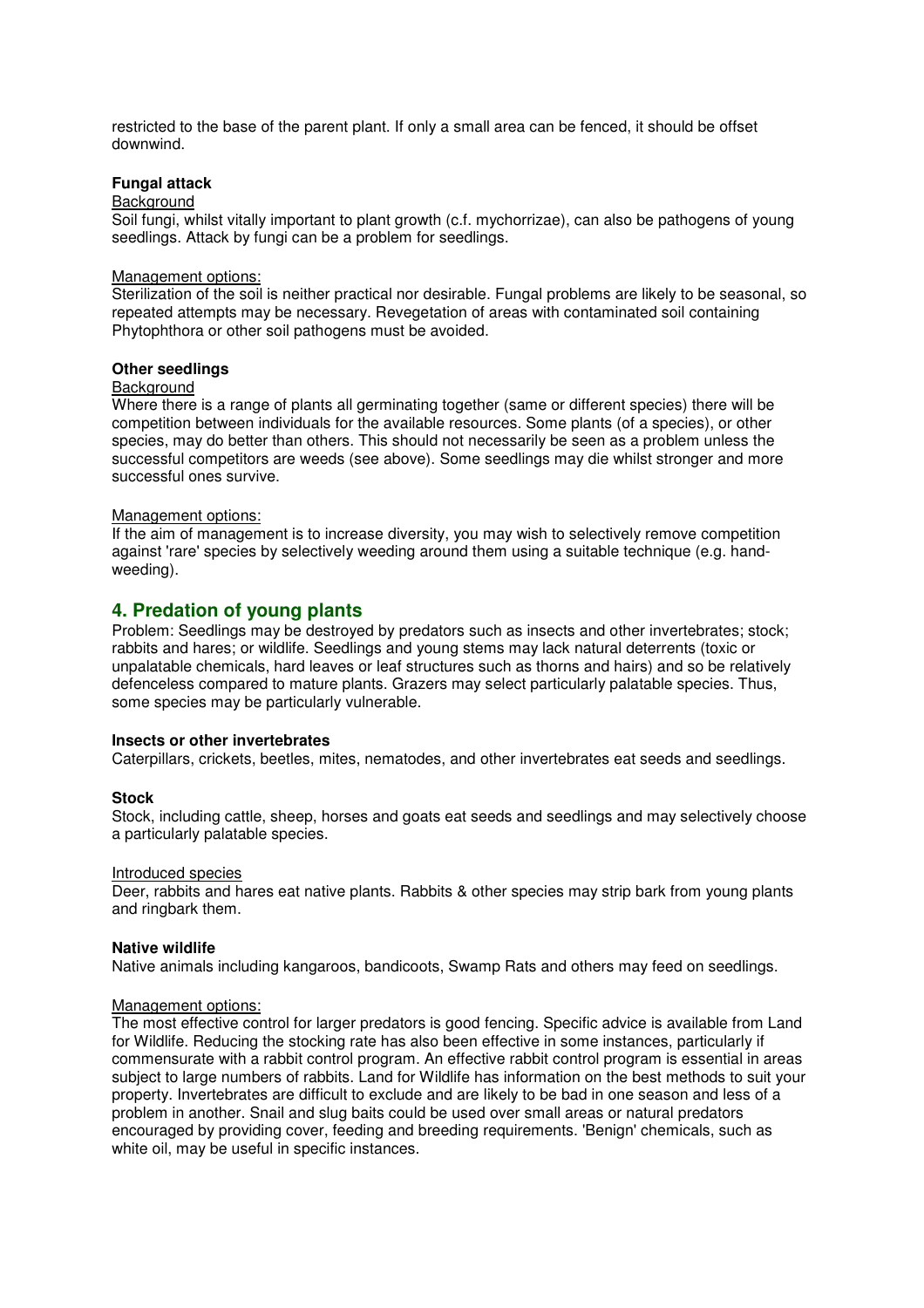# **5. Natural hazards and controls**

Problem: There may be natural climatic, biological and physical constraints upon natural regeneration. These include fire, flood, wind, drought, temperature extremes (e.g. frosts), time of year and light conditions.

# Background:

Natural events can affect the survival of seedlings. Drought, fire or flood may kill seedlings. Some species require natural events to occur prior to germination. For example, acacia seeds germinate following fire, whilst River Red Gums respond to flooding. Severe wind may be hazardous to young plants, particularly in exposed situations. There is some evidence that large-scale regeneration events are more likely to be successful in particularly 'good' years (years with above average rainfall when the soil is warm). Lack of light or water can prevent germination (e.g. in a rainforest the collapse of a mature tree may allow light to the forest floor and initiate germination). Germination may fail to occur in a vegetation community during drought. The first heavy rains may initiate germination on a massive scale.

# Management options:

There is little that can be done to prevent nature taking its course. It is advisable not to put all your effort into one season. Where it is obvious that a lack of natural events due to man-induced changes is to blame for a deficiency of regeneration you can seek assistance and advice from Land for Wildlife.

# **Some basic rules**

A number of management options have been outlined above to deal with many factors that may be preventing natural regeneration. The practical application of natural regeneration techniques is considered next. What is done, where it is done and when it is done are all important.

It is suggested that you take note of the following general principles:

- Do not apply a technique to the whole area under management until you have tested it on several small representative areas.
- Do not put all your effort into one season.<br>• Don't be surprised if at first you fail Your of
- Don't be surprised if at first you fail. Your chances of success, as with all techniques, will improve with experience. The rewards are great for those who are prepared to show some dedication, are open to investigation or experimentation and can learn from experience. There are no guarantees with natural regeneration. Talk to those people who have experience in your area.
- Be patient, if it doesn't happen this year it may next year.

# **The tools**

The following practices form the basic inventory of 'tools' available to encourage natural regeneration. Others may be devised from the suggestions given here.

- fencing to control stock and pest animals; select a fencing technique that is the most appropriate for your stock and which may avoid any pest animal problems that you would expect to occur on your property.
- **destocking** to control soil damage and browsing caused by stock; may not protect ground flora.
- **scarifying** (loosening the top few centimetres of soil with a suitable hoe or tiller) to loosen compacted soils, and crack seed coats of soil-stored seed (e.g. wattles).
- **burning** to promote seed release and conditions for germination of many native plants, as a means of weed control and to promote germination (crack seed coats, etc.).
- **hand-weeding** to control weeds; labour intensive but avoids using harmful chemicals.
- **herbicide application** to control weeds; an alternative to hand weeding which is much less labour intensive but employs potentially harmful chemicals, DSE/DPI can advise on specific non-residual 'knockdown' chemicals.
- **soil scalping** to remove seeds present in the topsoil as a method of weed control; usually not suitable if ground flora is to be conserved and it can be destructive.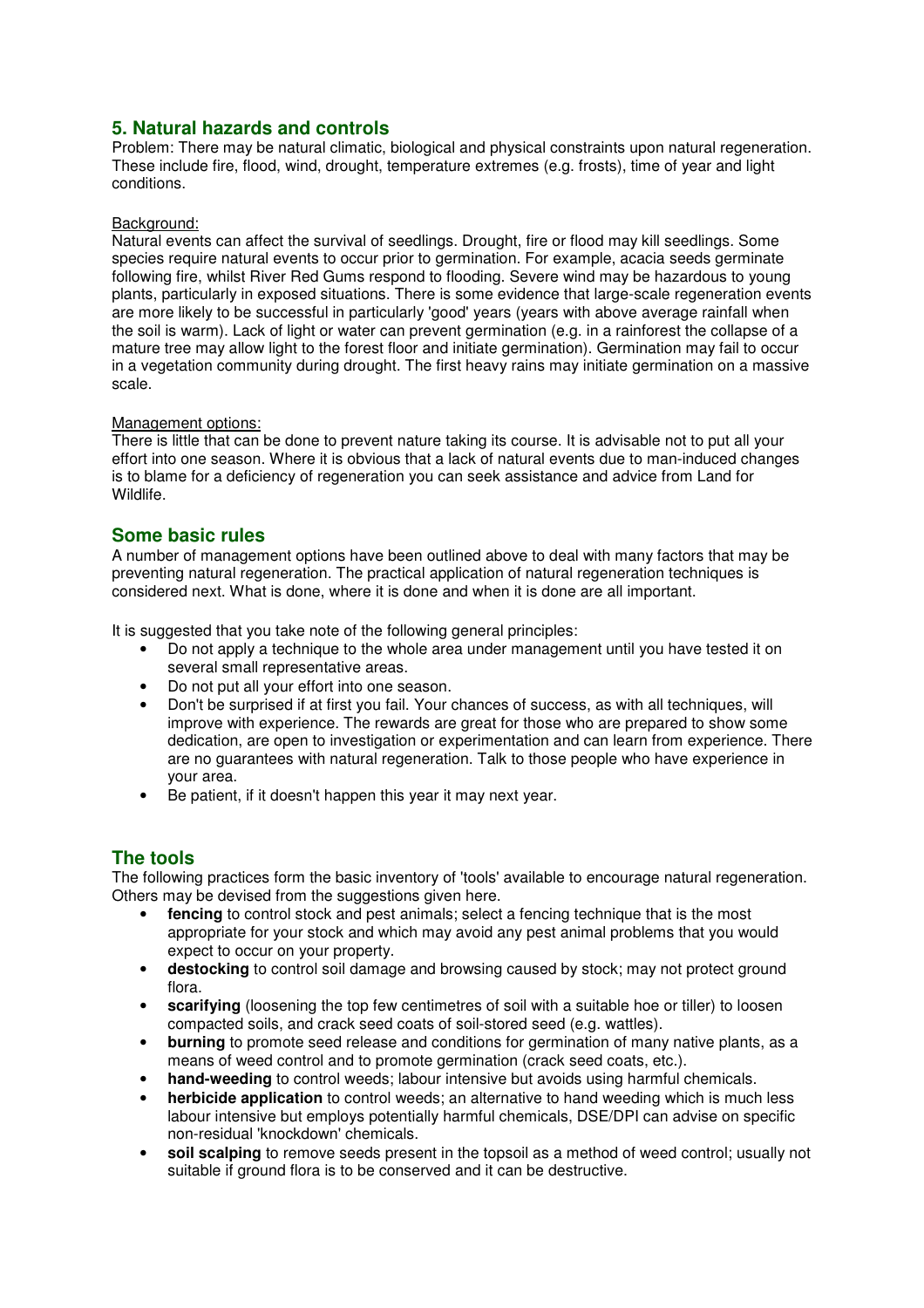- **mulching** to improve water/soil retention and suppress weeds; can prevent natural regeneration by eliminating light.
- **supplementary sowing (direct seeding)** to add species where the full natural complement of species is not present and you do not wish to wait for wind/water or animal dispersed seed to establish.
- **planting** to add species to those that regenerate naturally with the aim of introducing local native species which can become natural regenerators.
- **pesticide application** to control insect predation on seed/seedlings; use of pesticides, which may have other less beneficial effects, should be avoided wherever possible.
- **1080 application, warren fumigation, warren ripping, etc.** alternative methods of pest animal control, particularly for rabbits. DSE/DPI can give specific advice.
- **raking/repellent emulsions** to hide seed from predators and ants; bitumen emulsions have been used to deter ants in direct-seeding trials.
- **erosion control** to stabilise soil; specific advice is available from DSE/DPI.
- **soil supplementation** to reintroduce soil micro-organisms to degraded soils where there is a lack of seedling vigour; healthy soil from vegetation of the same type must be used and it is advisable to try other techniques first.

The use of fertilisers and supplementary watering regimes are not recommended. Fertilisers may alter soil chemistry whilst supplementary watering should be unnecessary if the plant stock is local. Both treatments add costs.

# **The methods**

The method of achieving natural regeneration will vary according to the situation. For example, bushland areas would be managed differently to paddocks.

# **Bushland areas**

'Natural' techniques are usually the most appropriate in native bushland. Natural processes should be allowed to continue as often as possible. A controlled fire will probably be necessary to retain diversity, but advice should be sought first. Hand-weeding or burning are the preferred methods for removing weeds, though chemicals may be the only practical means in some circumstances. Soil disturbance by humans should be avoided in remnant native vegetation, as this can promote weeds. Human access is best confined to areas with no remaining natural ground flora.

# **Farms and disturbed sites**

There is no definitive formula that will provide the desired results every time. If natural regeneration does not occur, further investigation will be needed as to the cause. Some strategies are suggested below (see also Note 16):

# Strategy one: Fence and do nothing else.

This will almost always be the first step on land under production or other use. (i.e. not necessarily in bushland). Fencing can be carried out at any time but early autumn is the most likely time for regeneration to occur (spring-summer in cold wet climates). Follow-up plantings of additional understorey and ground species may be required. Problems with weeds should be anticipated. Patience is usually essential.

# Strategy two: Fence and scarify.

To regenerate species in an area with compacted soil, such as a stock paddock, attempt to fence and 'tickle-up' the soil adjacent to remnant native vegetation. Problems with weeds may necessitate secondary measures.

# Strategy three: Fence, apply weed control and/or fire with light soil scarification.

1. Fence in early spring. 2. Apply weed control just prior to seed fall (from February for most species), with follow up occurring throughout the period of germination, and/or apply fire in early autumn taking advantage of dry fuel produced by fencing before spring growth (take note of fire restrictions and precautions). 3. Lightly scarify the soil at the time of seed fall. Rapid regrowth of weeds can be